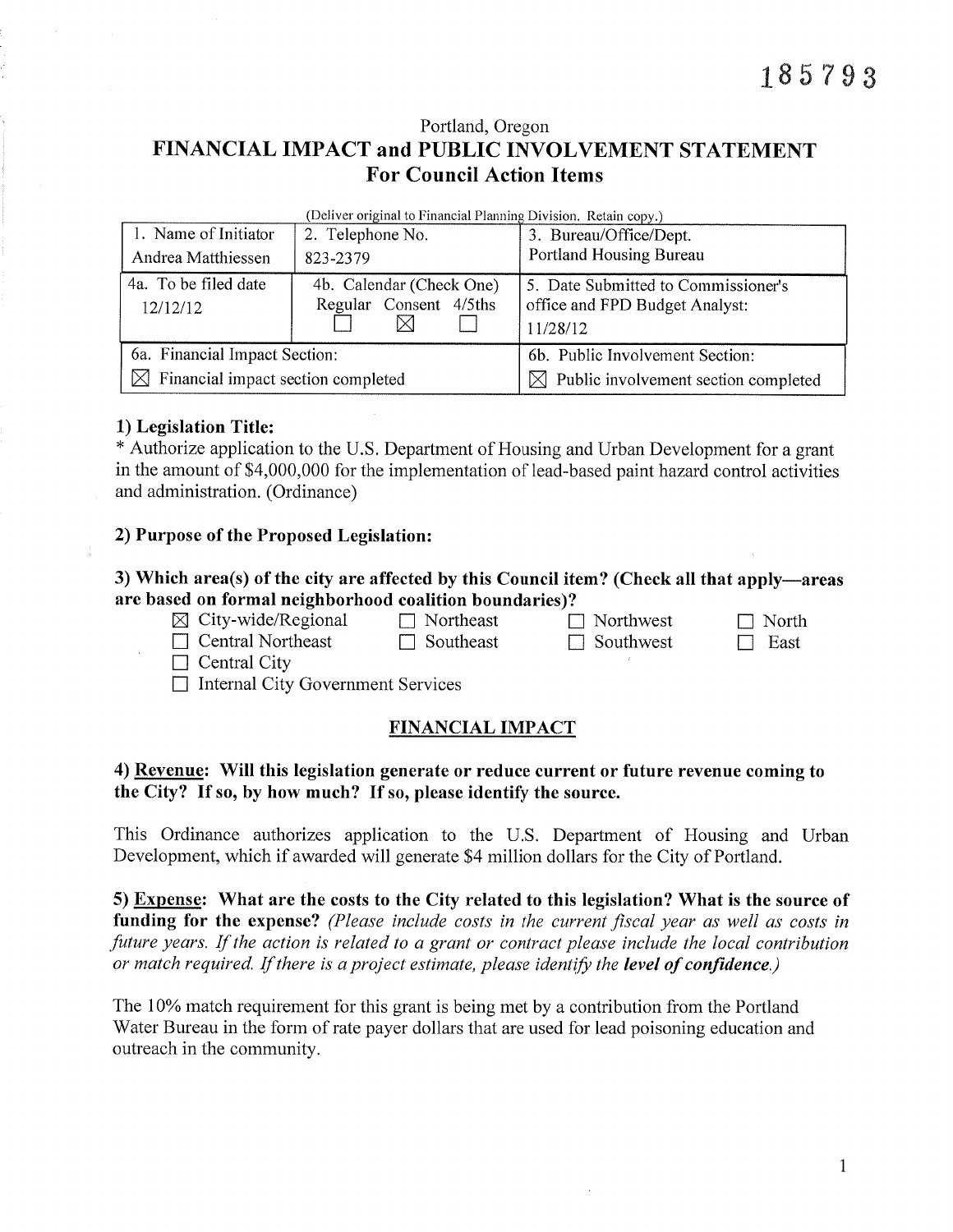#### 6) Staffing Requirements:

Will any positions be created, eliminated or re-classified in the current year as a result of this legislation? (If new positions are created please include whether they will be part-time, full-time, limited term, or permanent positions. If the position is limited term please indicate the end of the term.)

If awarded, this grant request will retain 3 current FTE at the Portland Housing Bureau.

Will positions be created or eliminated in *future years* as a result of this legislation?  $\bullet$ 

No.

#### (Complete the following section only if an amendment to the budget is proposed.)

7) Change in Appropriations (If the accompanying ordinance amends the budget please reflect the dollar amount to be appropriated by this legislation. Include the appropriate cost elements that are to be loaded by accounting. Indicate "new" in Fund Center column if new center needs to be created. Use additional space if needed.)

| Fund | Fund<br>Center | <b>Commitment</b><br>Item | Functional<br>Area | Funded<br>Program | Grant | <b>Sponsored</b><br>Program | Amount |
|------|----------------|---------------------------|--------------------|-------------------|-------|-----------------------------|--------|
|      |                |                           |                    |                   |       |                             |        |
|      |                |                           |                    |                   |       |                             |        |
|      |                |                           |                    |                   |       |                             |        |
|      |                |                           |                    |                   |       |                             |        |